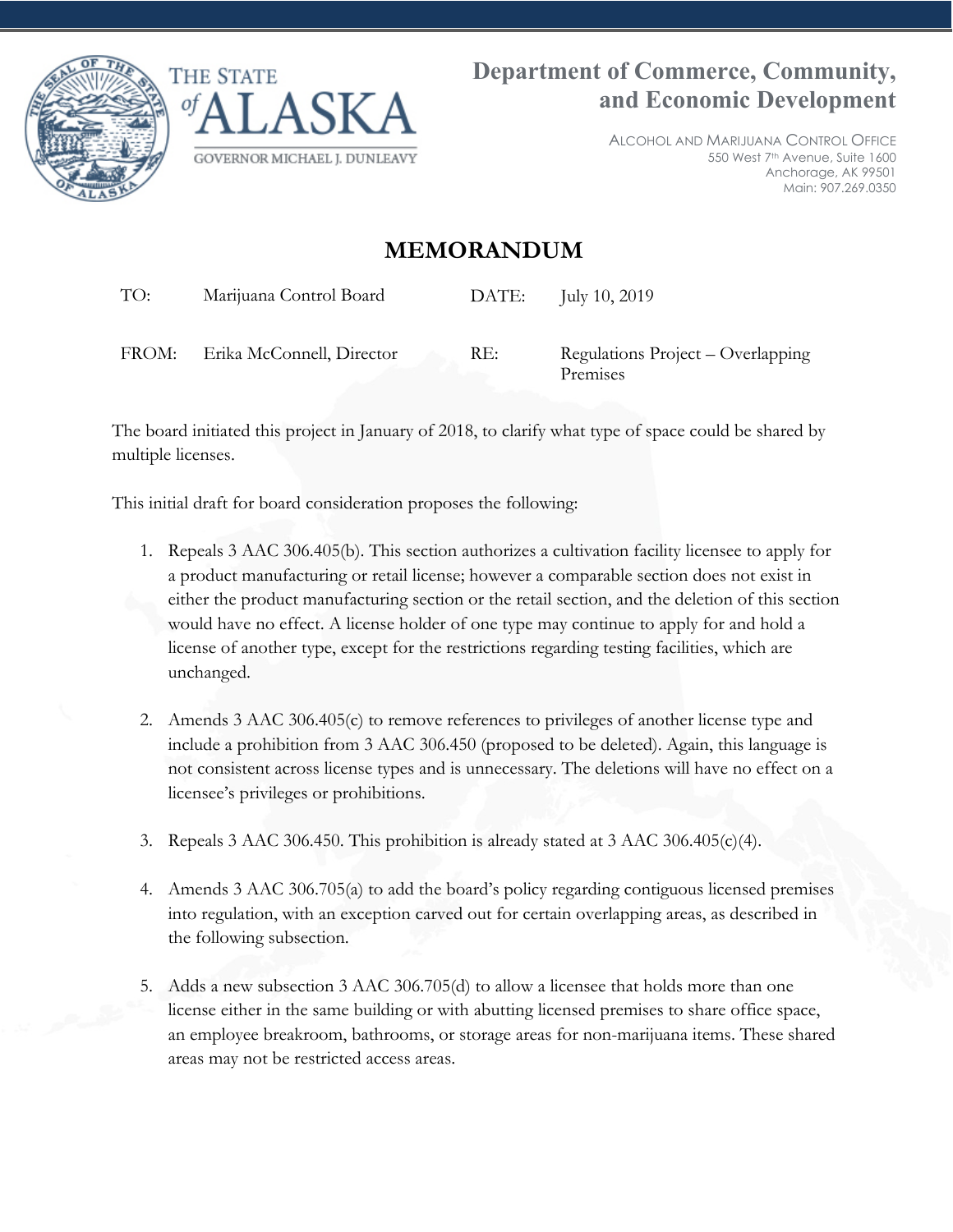Regulations: Overlapping Premises MCB July 10, 2019 Page 2

- 6. Amends 3 AAC 306.710(a) to clarify that any area through which marijuana or marijuana product is within a licensed premises shall be a restricted access area.
- 7. Amends the definition of "licensed premises" at 3 AAC 306.990(b)(23) to include "designated outdoor areas."

Options for the board:

- Put out for public comment
- Amend and put out for public comment
- Send back to staff for revisions
- Close the project without action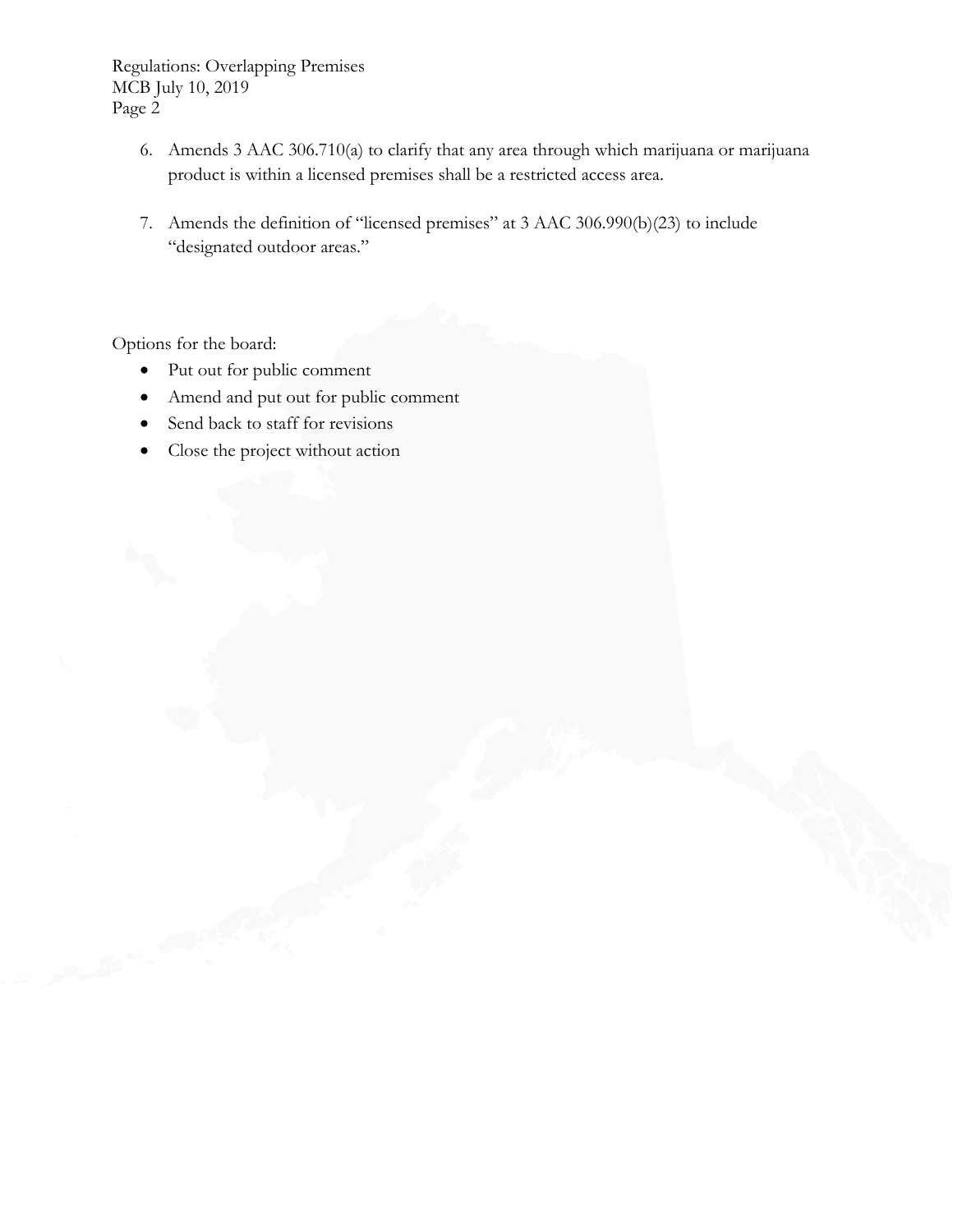3 AAC 306.405(b) is repealed.

3 AAC 306.405(c) is amended to read:

(c) A licensed standard marijuana cultivation facility may not

(1) sell, distribute, or transfer marijuana or a marijuana product to a consumer, with or without compensation;

(2) allow any person, including a licensee, employee, or agent, to consume marijuana or a marijuana product on the licensed premises or within 20 feet of the exterior of any building or outdoor cultivation facility on the licensed premises;

(3) treat or otherwise adulterate marijuana with any organic or nonorganic chemical or other compound to alter the color, appearance, weight, or odor of the marijuana;

(4) [EXCEPT AS PERMITTED UNDER A MARIJUANA PRODUCT MANUFACTURING FACILITY LICENSE,] extract marijuana concentrate[, USING ANY PROCESS DESCRIBED IN 3 AAC 306.555,] at the licensed premises;

(5) sell marijuana that is not packaged and labeled in compliance with 3 AAC 306.470 and 3 AAC 306.475;

(6) introduce marijuana or a marijuana product, including plants and seeds, onto the licensed premises from any outside source after the initial preliminary inspection, except

(A) as acquired from another licensed marijuana cultivation facility and accounted for in each marijuana cultivation facility's marijuana inventory tracking system as required under 3 AAC 306.730; or

(B) as provided under this section.

1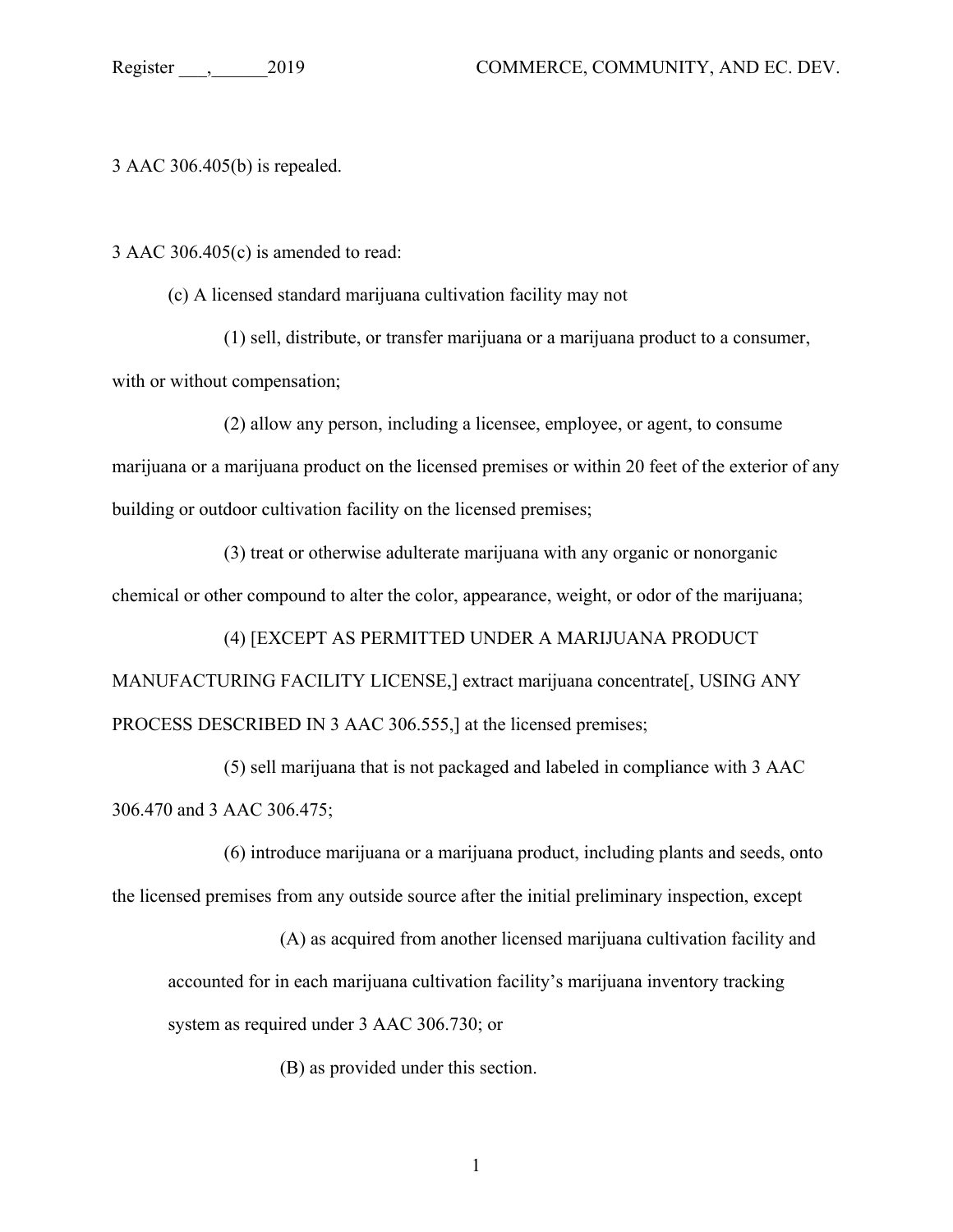3 AAC 306.450 is repealed.

3 AAC 306.705(a) is amended to read:

(a) A marijuana establishment license will be issued for specific licensed premises **at a single location**. **Licensed premises shall be contiguous, except that the board may approve a noncontiguous portion of a licensed premises that is not a restricted access area under 3 AAC 306.710. Licensed premises shall not overlap except as allowed in subsection (d).** Specific licensed premises must constitute a place clearly designated in a license application and described by a line drawing submitted with the license application. The licensed premises must

(1) have adequate space for its approved operations, including growing, manufacturing, processing, packaging, or storing marijuana or marijuana products; and

(2) be located and constructed to facilitate cleaning, maintenance, and proper operation.

3 AAC 306.705 is amended by adding a new subsection to read:

(d) A licensee operating two or more licenses within the same building or with abutting premises may, with board approval, designate the following areas on the licensed premises of each license, to be used in common by all licenses: office, employee break room, bathrooms, non-marijuana storage areas. These areas may not be restricted access areas under 3 AAC 306.710, and no marijuana or a marijuana product may be brought into any area designated as the licensed premises for more than one license.

2